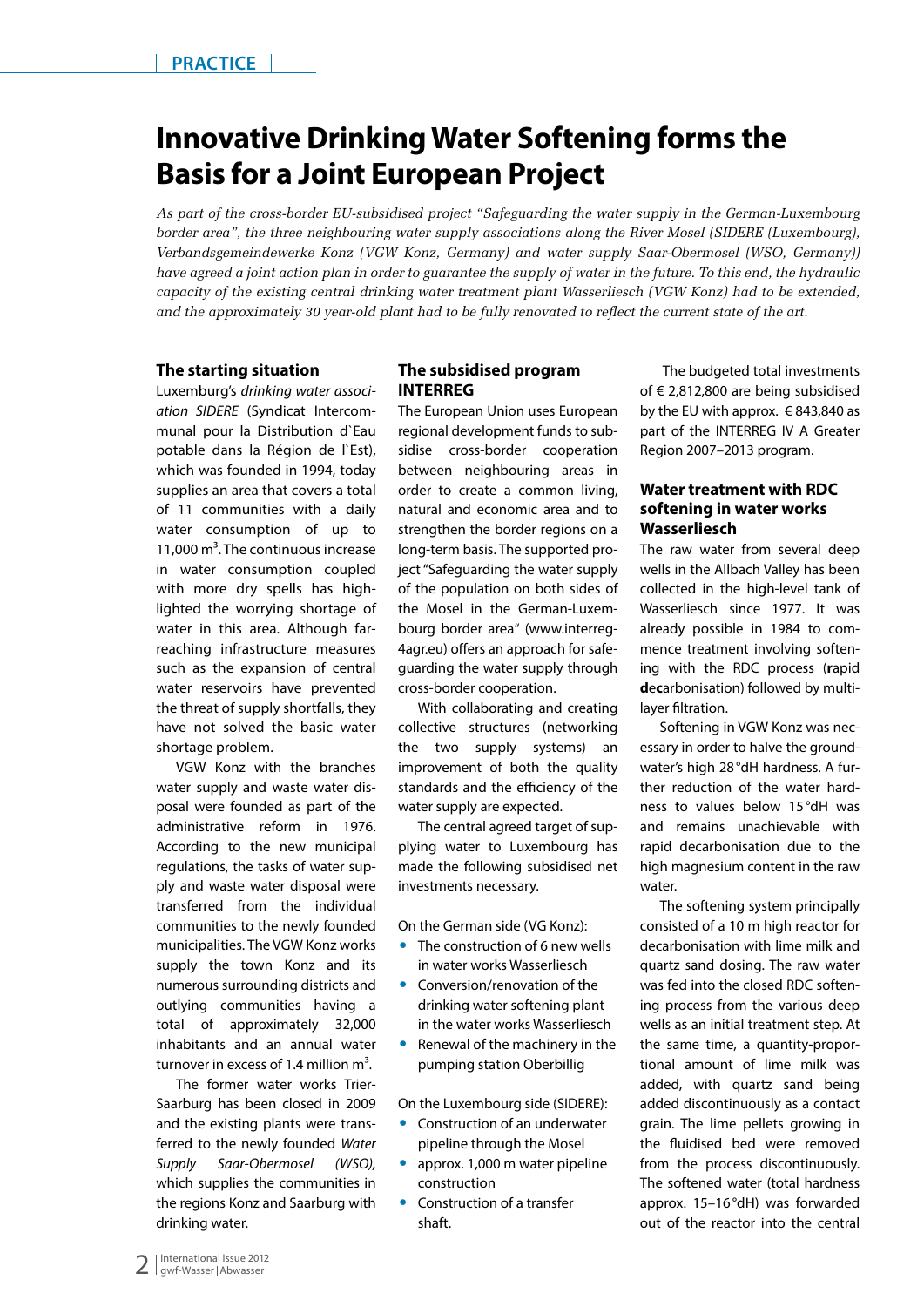high-level tank, running off freely via a closed single-layer filter system in order to eliminate turbidities.

The main steps of the entire treatment process ran automatically. After almost 30 years of plant operation, the softening process control, the hydraulic adaptation to the fluctuating water demand, the lime milk treatment and addition, the contact grain infeed and the pellet extraction had to be renewed and harmonised to each other with a central, modern process controller.

### **Renovation and optimisation**

The renovation work started in 2011 on the central water softening system in the water works Wasserliesch (**fig. 1**). The aim was to soften and treat approx. 1 million  $m^3/a$ water from the existing and new deep wells in the future. The basic idea behind the modernisation work on the existing plant was to continuously use the main existing installations and to optimally adapt them to the increased demand for water in the future from both a technical and operational point of view. In addition to the hydraulic extension of the entire plant, the aim was also to further reduce the total hardness of the water with high magnesium content. Besides renovating the RDC reactor and modernising the process sequence, all peripheral systems associated with the softening process were restructured from the ground up.

By integrating a nanofiltration system (NF) into the bypass of the RDC softening, it was possible to increase both the softening performance and the hydraulic throughput of the plant. A newly constructed process control system (PCS) with modern control and regulation technology guarantees an operating sequence that is as autarkic and as economically optimised as possible.

The capacity of the existing storage silo for holding the hydrated lime was increased to approx. 65  $m<sup>3</sup>$ .

Two lime milk batching and dosing tanks are loaded alternately via two volumetric dry material dosing units.

A completely newly constructed lime milk dosing/ring pipe system provides the hardness-controlled and pH value-controlled lime milk dosing in the RDC softening process. The lime milk dosing is guaranteed by two redundant centrifugal pressure pumps that maintain the supply system pressure in the ring pipe system.

The seed grain loading with quartz sand into the RDC reactor was also a completely new set-up and was made fully automated. During operation, quartz sand is added to the softening process from time to time, depending on the size of the fluidised pellet bed in the reactor. Automatic addition is performed by a process unit consisting of a quartz sand reservoir, a rotary feeder and an elevator feeder station carrying process water.

The surplus pellet mass is removed from the RDC reactor discontinuously and with process control during ongoing reactor operation. The pellets are transported by a simple centrifugal pump through an opening in the nozzle plate below the conical reactor area into the external sieving container, from which the pellets can be taken to be reused in agriculture.

The lower part of the existing RDC reactor (raw water infeed and fluidised bed) was completely renewed (**fig. 2**). This involved separating off the complete lower raw water section so that a new type of nozzle plate could be installed. The installation of an intermediate base in the RDC softening system has already proved to be extremely successful in the process known as the "Rastatt Process" using lime milk. The installation of the bell nozzle plate as an intermediate base in the existing RDC reactor has decisive advantages for the process sequence, for maintenance of the reactor system and therefore in terms of economy. As a result, with the



*Fig. 1. Panorama of the water works.*© VGW Konz

newly developed system nozzles and by adding lime milk suspensions it is possible to reliably guarantee a clear separation between the pellet fluidised bed and the raw water chamber. Normally, it is not necessary to optimise the flow in the infeed section of the reactor. No sand or pellet displacements occur towards the raw water intake. All valves, units and pipelines on the raw water side are thereby protected.

Starting up of the reactor and the generation of a uniform piston flow is guaranteed at all times by the nozzle plate and the process control. Optimised and variable lime milk dosing via dosing lances above the nozzle plate guarantees optimum reaction kinetics and the associated optimum utilisation of the lime milk activity. The pellets are also removed via an opening in the nozzle plate, supported by fittings that direct the flow.



*Fig. 2. New intake, RDC reactor.*  © Hydro-Elektrik GmbH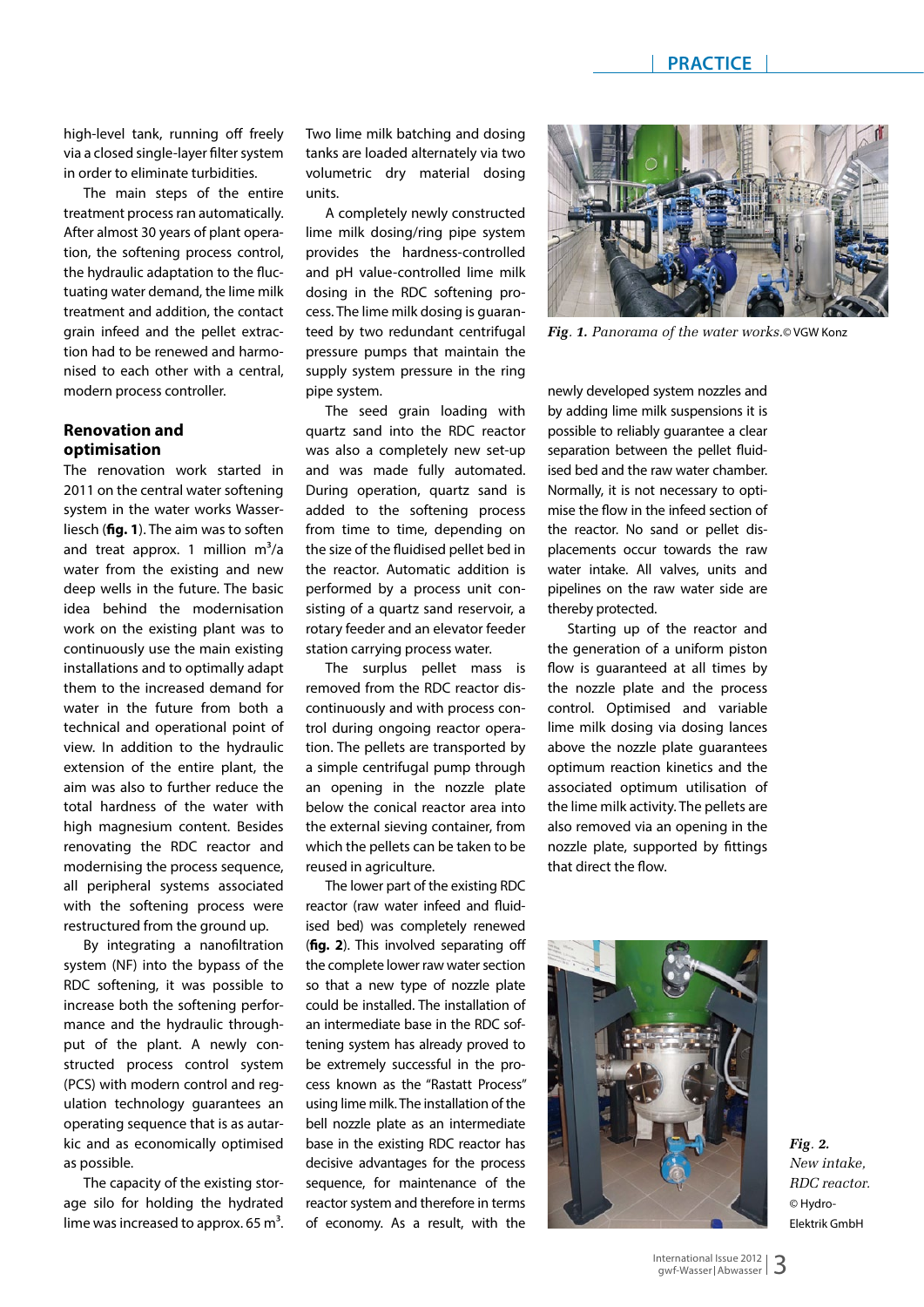| <b>Parameter</b>         |                       | <b>Raw water</b>         | after treatment<br>with old RDC<br>system | <b>RDC and NF system</b><br>(reactor discharge) |                                | <b>RDC and NF</b><br>system<br>(supply network) |
|--------------------------|-----------------------|--------------------------|-------------------------------------------|-------------------------------------------------|--------------------------------|-------------------------------------------------|
|                          |                       | Wells 3 and 5            | <b>Situation</b><br>before 2012           | without $CO2$ dosing                            | with $CO2$ dosing<br>(80 mg/L) | with $CO2$ dosing<br>$(80 \text{ mg/L})$        |
| pH value                 |                       | 7.35                     | 7.91                                      | 8.13                                            | 7.6                            | 7.94                                            |
| Temperature              | [°C]                  | 11.5                     | 11.5                                      | 11.8                                            | 12.5                           | 13.3                                            |
| el. conductivity (25 °C) | $[\mu S/cm]$          |                          | approx. 500                               | 512                                             | 431                            | 495                                             |
| Ca                       | [mg/L]                | 101.7                    | 32.6                                      | 33.8                                            | 37.9                           | 41.4                                            |
| Mg                       | [mg/L]                | 50.1                     | 49.3                                      | 38.8                                            | 34.5                           | 37                                              |
| <b>Total hardness</b>    | $[^{\circ}$ dH]       | 25.7                     | 15.9                                      | 13.6                                            | 13.2                           | 14.3                                            |
| Turbidity                | [FNU]                 | $\overline{\phantom{0}}$ | 0.11                                      | 14.6                                            | 15.74                          | 0.22                                            |
| Calcite solubility       | [mg/L]                |                          | $-2.63$                                   | $-3.7$                                          | 2.83                           | $-5.8$                                          |
| Saturation index         |                       | 0.16                     | 0.31                                      | 0.18                                            | $-0.02$                        | 0.47                                            |
| $K_{s4.3}$               | [mol/m <sup>3</sup> ] | 7.03                     | 3.15                                      | 2.93                                            | 3.32                           | 3.27                                            |
| $K_{B\,8.2}$             | [mol/m <sup>3</sup> ] | 1.04                     | 0.03                                      | $\mathbf 0$                                     | 0.15                           | 0.03                                            |
| NO <sub>3</sub>          | [mg/L]                | 1.8                      | 3.3                                       | 2.1                                             | 5.7                            | 1.6                                             |
| $Cl^-$                   | [mg/L]                | 33.9                     | 37.7                                      | 34.4                                            | 8.9                            | 30.4                                            |
| $SO_4^{2-}$              | [mg/L]                | 105.4                    | 91.2                                      | 80.8                                            | 63.4                           | 83.2                                            |

**Table 1.** Process parameters of the treatment plant in the water works Wasserliesch before and after the plant optimisation. © IB Eppler

Water circulation was subsequently integrated into the RDC softening process.

Slight turbulences in the pellet fluidised bed are designed via gentle circulation when there are longer production downtimes to avoid possible agglutinations. The circulation pumps guarantee internal water circulation with a minimum rate of ascent in the reactor.

Discharge out of the pressureclosed reactor takes place via an "overflow bell" in the reactor head. The bypass water softened via the NF membrane system (and which therefore contains carbon dioxide) is fed into the reactor head in order



*Fig. 3. RDC reactor (left) with filter system (centre).*  © VGW Konz

to further reduce the hardness and to prevent renewed calcification in the pipeline system as far as the filters.

The feed water volume of the membrane system is approx. 35  $m^3/h$ , the permeate volume is 28  $m^3/h$  and the accumulation of concentrate is  $7 \text{ m}^3/h$ . Pressure booster pumps upstream of the system generate the required pressure level (approx. 7.5 bar). A prefilter unit protects the membranes against contamination by particles from the wells.

A dose of low-phosphate antiscalant is added in order to prevent inorganic deposits from forming on the membranes.  $CO<sub>2</sub>$  is also added from a storage tank in order to further reduce the dosage of anti-scalant and to adjust the  $CO<sub>2</sub>$  content in the bypass water flow. A further addition of  $CO<sub>2</sub>$  to adjust the pH value (close to the balance pH value) in the reactor discharge was also realised.

#### **Process parameters**

The **table** shows as an example the treatment capacity of the entire

plant at the water works Wasserliesch before and after the plant optimisation. In each case it is necessary to take into account the different raw water compositions when evaluating and comparing the data. The most important characteristics are:

- The total hardness can be reduced from approx. 16°dH to approx. 14°dH
- The addition of acidic permeate (if necessary enriched with  $CO<sub>2</sub>$ ) in the reactor head minimises the lime precipitation in the reactor discharge and improves the discharge turbidity with a comparable raw water matrix (**table 1**).

#### **Technical data of the complete plant (fig. 3)**

- Drinking water production: approx.  $1,400,000 \text{ m}^3/\text{a}$
- Softening capacity: from 28°dH to approx. 13–14°dH by adding  $Ca(OH)_2$  and NF permeate admixture
- RDC reactor:
	- Average daily delivery rate:  $Q_m = 2,700 \text{ m}^3/\text{d}$